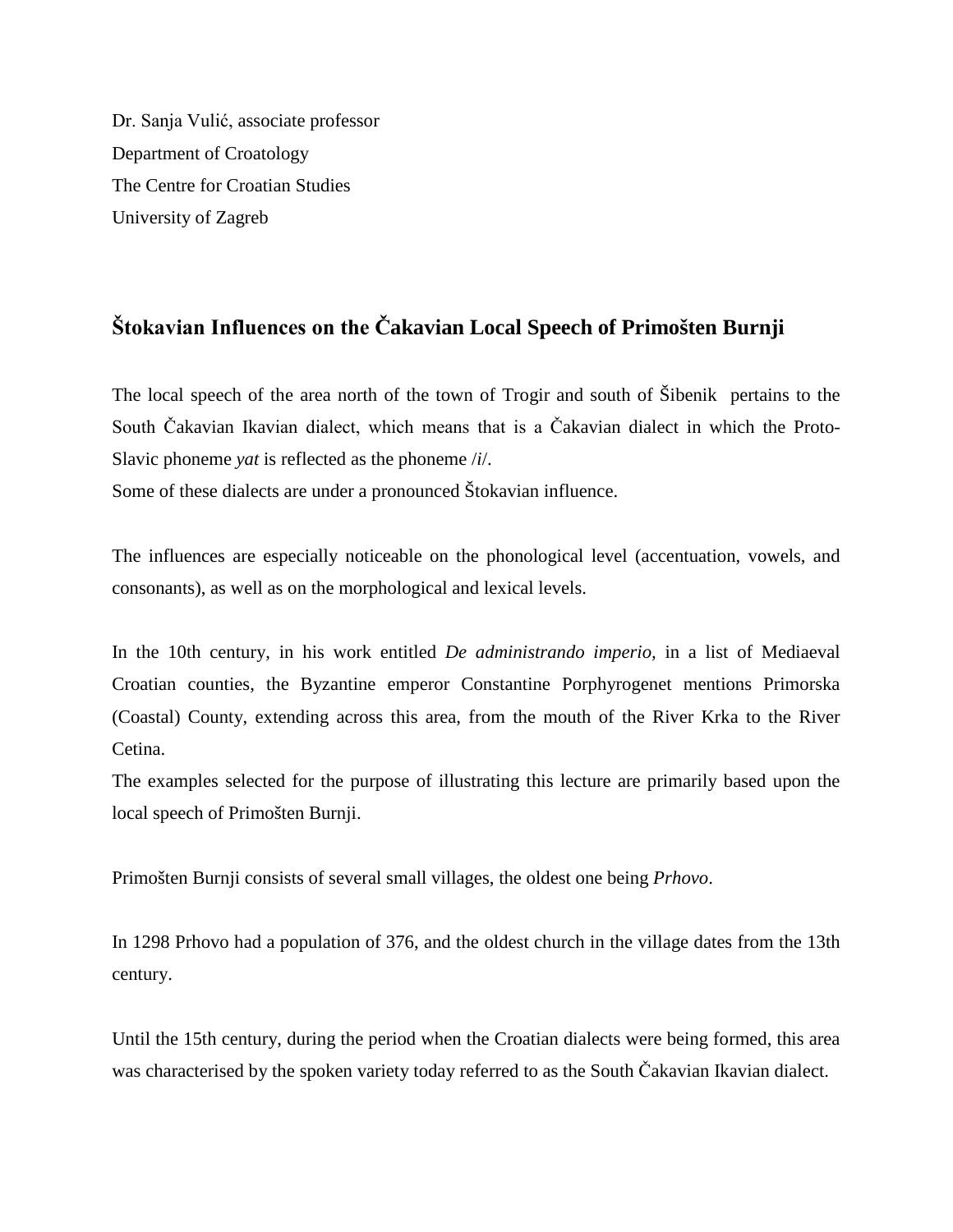Many of the Čakavian features listed below can still be heard in the aforementioned local speeches, including the local speech of Primošten Burnji:

- the first systematic Čakavian metatony of the old three-accent system which had not affected the final closed syllables of the initial forms of nouns pertaining to the a-declension and the central syllables of the present tense verb forms

- a reflex of the Proto-Slavic front nasal

- the absence of the phoneme *dž*

- the reflex of the primary and secondary Proto-Slavic group *\*dj*

- changes of various consonant clusters, e.g. *čk > šk*; *kt > ht*; *ts > s*

- the interrogative-relative pronoun *ča*

- present tense verb forms typical of the South Čakavian Ikavian dialect

- the gender of the noun *doba* grammatically is feminine

- a part of the lexis.

Some linguistic features are common to the Čakavian and archaic Štokavian speeches that were spoken until the 16th and 17th centuries along the Croatian coast, from the mouth of the River Cetina southwards, as well as parts of west and north Herzegovina and Central Bosnia:

- the *šćakavian* reflex of the Proto-Slavic consonant clusters *\*skj* i *\*stj*
- the verb *iti* with various prefixal derivatives
- rotacism in the present forms of the verb *moći*
- the sequence *re* in words such as *kresti*, *resti*
- the genitive form *česa*
- old plural case endings
- numerous lexemes and their meanings.

However, all the dialects of the area, including the local speech of Primošten Burnji, are characterised today by a strong Štokavian influence, as listed below: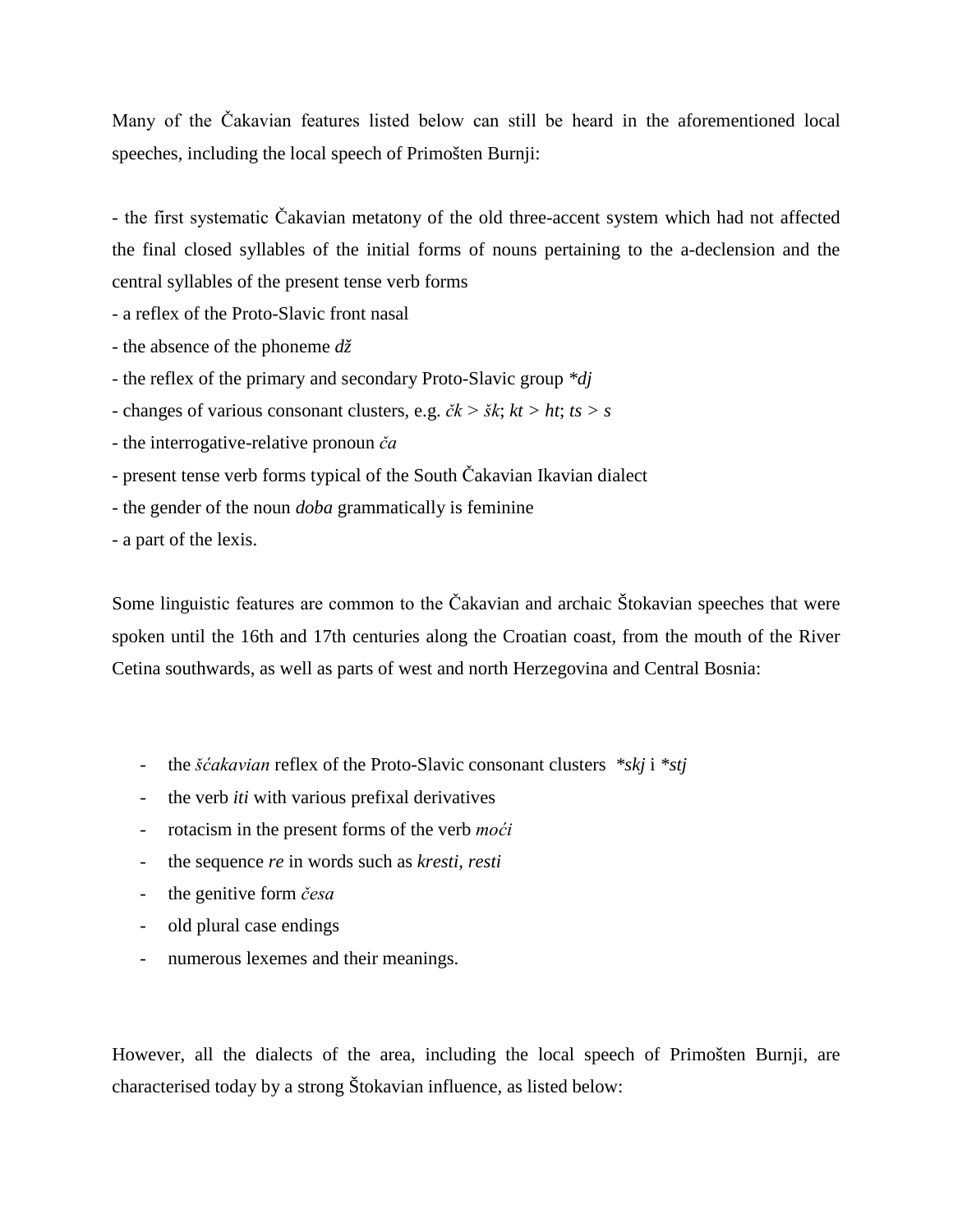- phonological level (accentuation, vowels, consonants),

- morphological level (primarily pronominal conjunctions and declension forms),

- lexical level.

However, it may be necessary to point out that not all Štokavian influences on this dialect are equally old.

The first stage of the partial Štokavissation of these dialects began from 1390, when the area of Primošten Burnji came to be populated by the settlers from Livno, Duvno, Rama, and Hum. This influence resulted in the following:

- the vowel /*u*/ as a reflex of the Proto-Slavic prefix of the preposition *vь* (i.e. *v + semivowel)* in particular examples

- the phoneme *ć*
- at least a part of the examples in which the phoneme *h* is not articulated
- compounds containing the pronoun *što*
- a part of the lexis.

The second stage of Štokavisation can be said to have commenced in the 16th and 17th centuries, when the hinterland was inhabited by a Štokavian-speaking population, which even at that time had partially, and later completely, adopted neo-Štokavian characteristics. It is due to their influence that the following phenomena may be observed in the local speech of Primošten Burnji:

- the neo-Štokavian rising accent
- the shift of stress to the proclitic
- new examples of the reflex of  $v +$  semivowel  $> u$
- systematic vocalisation  $l > a$  at the syllable end
- characteristic vowel contraction